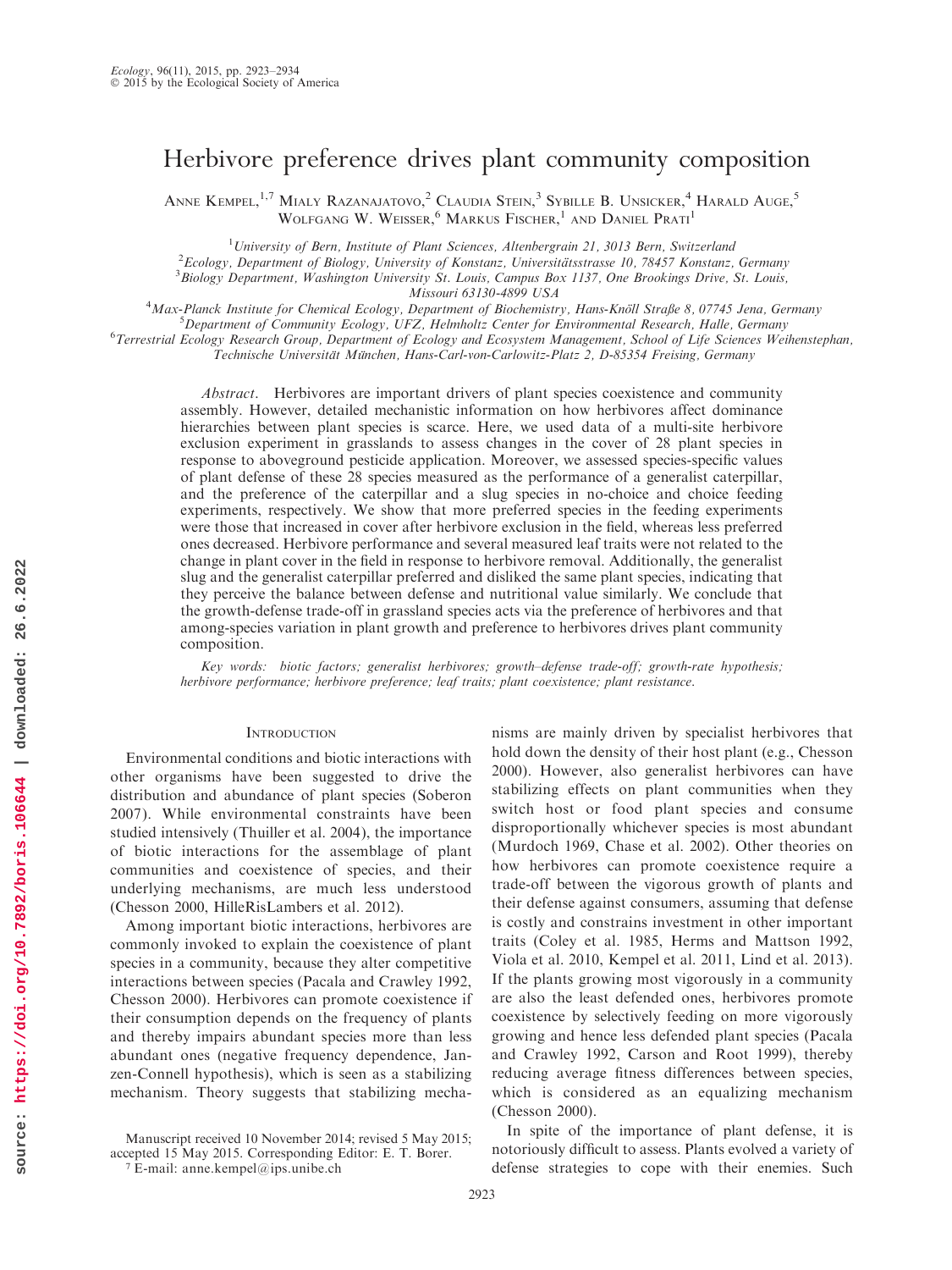defenses can be mechanical, chemical, or indirect, they can be constitutive, i.e., independent from herbivore attack, or induced after damage (Karban and Baldwin 1997, Walling 2000). Most of those defenses reduce the performance or the preference of herbivores, collectively called plant resistance (Karban and Baldwin 1997), and hence decrease the amount of consumed plant tissue. The variety of plant defense strategies (Walling 2000) combined with the vast amount of herbivore species differing in host specificity (Ali and Agrawal 2012) and feeding strategies (Strong et al. 1984) represents a major challenge for assessing a ''species-specific value of plant defense.'' Such a value must incorporate both the performance of herbivores (which is related to herbivore fitness, and tested in no-choice experiments) as well as their preference (which is related to feeding behavior, and tested in choice or cafeteria experiments), because both may contribute to a plant's defense. A speciesspecific value of plant defense would be necessary to better understand the ecological mechanisms underlying the balancing role of herbivores in plant communities. A promising attempt is the use of herbivores as an evaluation of plant defense (or of the combined effects of many traits acting in concert that provide resistance to plants, such as nutritional value and defense) across many species. At least for generalist herbivores, it might be possible to tell whether a plant species is more or less defended than another if one screens herbivore performance using no-choice experiments together with the preference of herbivores using choice experiments to all plant species of a community.

The balancing role of herbivores has been demonstrated several times, especially in grassland communities, using herbivore exclusion experiments. Results from these experiments often found a shift in plant community composition and a loss of diversity due to competitive exclusion when herbivores are excluded (Brown and Gange 1992, Carson and Root 1999, Allan et al. 2010, Stein et al. 2010). Such experimental manipulations can provide strong evidence that herbivores are critical for plant community composition and diversity. If the most abundant plant species also benefit most from herbivore exclusion such experiments can demonstrate a stabilizing effect of herbivores on plant communities. However, they cannot demonstrate an equalizing effect of herbivores, since they neither demonstrate costs of defense nor a mechanistic link to a growth-defense trade-off, which requires speciesspecific information on plant defense values: if defense is costly and trading off with vigorous growth, then the least defended species should suffer most from herbivores, thus benefit most from their exclusion. Accordingly, highly defended species should decrease in cover if herbivores are excluded, since they lose their fitness advantage over less defended species and suffer from interspecific competition (Fig. 1a). Indeed, it has been shown that the exclusion of vertebrate herbivores resulted in an increase of plant species that were preferred by the grazers (Diaz 2000, Bråthen and Oksanen 2001). Similarly, the abundance of plant species in communities allowed to assemble from seeds was correlated with herbivore preference, assessed in feeding trials (Burt-Smith et al. 2003). However, whether the shift in composition of an entire plant community in response to invertebrate herbivore exclusion can be explained by differences in herbivore performance or preference among plant species has rarely been tested (but see Schädler et al. 2003), largely due to the difficulty of assessing the ability to defend against herbivores for many different plant species.

Here, we used existing data from a five-year-long herbivore-exclusion experiment that was replicated in 14 Central German grasslands sites (total study area 114 km<sup>2</sup> , distances between neighboring sites from 120 m to 6.5 km), where aboveground and belowground herbivores were excluded with pesticides (Stein et al. 2010). Aboveground herbivore exclusion resulted in a shift in the community composition (Fig. 1a) and above- and belowground herbivore removal in a reduction of plant diversity (Stein et al. 2010; aboveground herbivore removal alone did not decrease diversity). Among the 14 sites, 28 plant species were common enough to estimate species-specific responses to aboveground herbivore exclusion. In the greenhouse, we performed multi-species feeding experiments with generalist herbivores to assess species-specific values of plant defense. Specifically, we performed a no-choice feeding experiment with caterpillars of the generalist herbivore Spodoptera littoralis to assess herbivore performance (growth) on each of the 28 plant species. Moreover, we assessed the feeding preferences of the generalist caterpillar and the generalist slug species Arion vulgaris in a series of pairwise choice tests. Because of their extreme polyphagy, both herbivores are commonly used to integratively measure plant resistance against generalist herbivores (van Zandt 2007, Kempel et al. 2011). In a so-called ''plant tournament'' we created a ranking of the most to the least preferred plant species. We focused on generalist herbivores because, in assessing 28 different plant species, it is impossible to gather comparable data on performance and preference of specialist herbivores. Additionally, we assessed several leaf traits (chlorophyll content, leaf thickness, and specific leaf area) which are known to affect the palatability of plant species. Specifically, we addressed the following questions: (1) Is the variation in plant defense against generalist herbivores measured in feeding trials related to the response of plants to herbivore exclusion in the field? If yes, which attributes of plant defense (performance, preference or leaf traits) can explain the shift in the plant community? (2) Are herbivore preference and performance related to each other and do different generalist herbivores respond to plant defense in a similar way?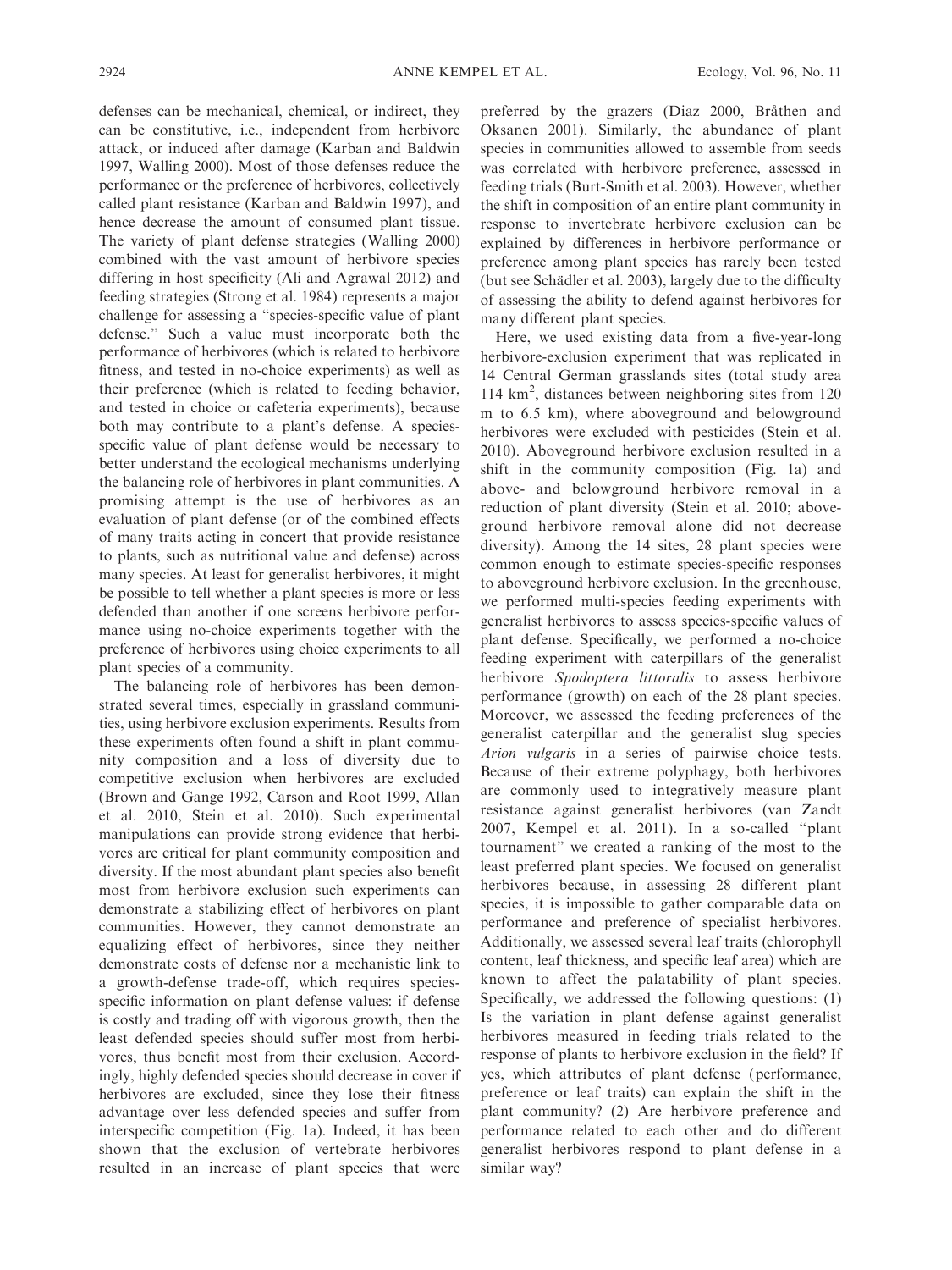

FIG. 1. (a) Change in cover (ln  $R_{\text{cover}}$ ) in response to herbivore exclusion in the field of the 28 plant species. Species that increased in cover (+) due to herbivore exclusion in the field are hypothesized to be less defended than species that decreased in cover  $(-)$ . Cover is measured as log response ratio (ln R) of species grown in herbivore-exclusion plots relative to control plots. (b) Phylogenetic tree of the studied plant species according to Durka and Michalski (2012). (c) Schematic picture of a pairwise choicetest for caterpillars. In a test, seven caterpillars of the generalist Spodoptera littoralis (or five individuals of the generalist slug Arion vulgaris, not shown) were placed between two plant species. Herbivores were allowed to explore the playing field and feed on their preferred plant species. After 24 hours, herbivores on each plant were counted as goals, herbivores that stayed close to the half-way line and thus did not make a choice, were not counted (e.g., plant on the left has four goals, plant on the right has one goal). Following the rules of association football, we awarded three points (a win) to the plant species attracting two or more caterpillars or slugs more than the other plant, which received zero points (a loss). When both plants attracted equal number of caterpillars or slugs or differed only in one individual, one point was awarded to each plant (a draw, e.g., plant on the left has three points, plant on the right has zero points).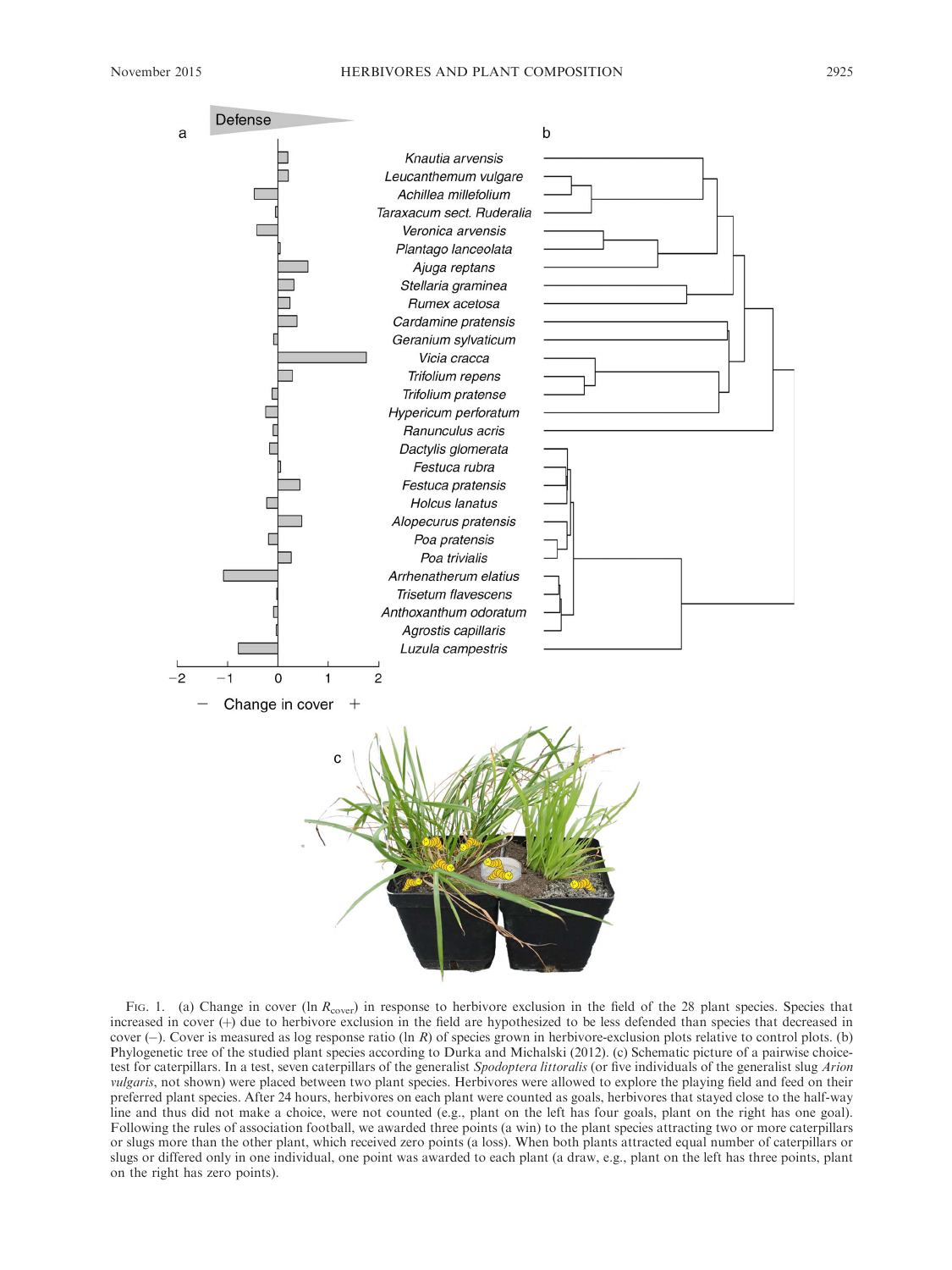#### MATERIAL AND METHODS

# Response of plant species to herbivore exclusion in the field

To assess the response of plant species to herbivore exclusion in the field we used existing data from a large herbivore exclusion experiment performed in 14 grassland sites in Central Germany collected from Stein et al. (2010). Over five years (2002–2006) one of two  $5 \times 5$  m plots in each site was regularly treated with pesticide (Dimethoate, Perfekthion, BASF, Ludwigshafen, Germany; and molluscicide pellets, metylaldehyde, 0.6 g of active ingredient per square meter) to reduce aboveground invertebrate herbivores (arthropods and molluscs), whereas the other plot served as a control (for details on the herbivore-exclusion experiment, see Stein et al. [2010]; for details on the herbivore community in these grasslands, see Unsicker et al. [2006]). The application of pesticides did not result in a complete exclusion of herbivores, but reduced aboveground herbivory significantly (S. Unsicker, personal observation); however, we use the term ''herbivore exclusion'' hereafter. In each plot, four  $1 \times 1$  m subplots were permanently marked. From 2003 to 2006, the percent cover of all vascular plants per subplot was visually estimated twice during growing season and averaged across subplots in the respective treatment plot. From these data we could calculate the response to the pesticide treatment for 37 plant species that occurred on pesticide and control plots of at least three study sites, however we only used 28 plant species for the greenhouse experiments as for some species we did not obtain seeds or seeds did not germinate in sufficient numbers (Fig. 1a, b). In the exclusion experiment by Stein et al. (2010) also belowground herbivores were excluded. However, here we only used data on the response of plants to aboveground herbivore exclusion.

To evaluate the change in cover due to the pesticide treatment of each plant species, we calculated the log response ratio,  $\ln R$  (Hedges et al. 1999), as the logarithm of the cover in the pesticide treatment divided by its cover in the control, averaged across all study sites and years. Thus, a positive  $\ln R_{\text{cover}}$  indicates an increase in plant cover of a species in response to pesticide application. In addition, absolute cover of a plant species in control and pesticide plots was calculated as averaged cover across all study sites and years.

# Cultivation of plant species to assess indicators of plant defense

For 28 plant species of the field experiment (Fig. 1a, b), we assessed several indicators of plant defense in independent greenhouse experiments, namely herbivore performance, herbivore preference, and several leaf traits related to palatability. In both herbivore experiments in the greenhouse, we used entire adult plants instead of, e.g., leaf discs, to allow herbivores to feed on all plant parts, and because detaching leaves might change plant chemistry and inhibit induced resistance responses in plants (Karban and Baldwin 1997). Further, the preference of herbivores might be affected by other components of a plant than just the ones of a single leaf, such as architecture or scent.

In Spring 2011, 14 seedlings of each of the 28 species were individually planted to 1.4-L pots filled with a nutrient-poor mixture of washed sand and humus (ratio 9:1) and placed outside in a common garden (Muri, near Bern, Switzerland) where they grew until the experiments started in October 2011. All plants were watered when needed and were exposed to natural levels of herbivory. Seeds of the species were obtained from a commercial supplier of seeds of wild plants (Rieger-Hoffmann, Blaufelden-Raboldshausen, Germany).

Assessment of herbivore performance using bioassays.-To assess herbivore performance, we used caterpillars of the generalist herbivore Spodoptera littoralis (Boisduval) (Lepidoptera: Noctuidae), which is known to feed on a wide range of plant species (Brown and Dewhurst 1975). Although Spodoptera littoralis does not naturally occur on the investigated grassland sites, the species is an adequate model organism for assessing plant resistance against generalist herbivores (van Zandt 2007, Kempel et al. 2011). Caterpillars were hatched from eggs (Syngenta, Stein, Switzerland) and reared on artificial diet before they entered the experiments.

To assess the performance of Spodoptera littoralis on all 28 plant species, in October 2011 we transferred all adult plants to a greenhouse  $(14^{\circ}-30^{\circ}C, a constant day)$ length of 14 h, and additional light) and individually bagged five plants per species with nylon gauze  $(12 \times 12)$  $\times$  70 cm), which we randomly assigned to five blocks in the greenhouse. We added two naïve caterpillars to each plant, and allowed them to feed for five days. To quantify herbivore performance, we assessed the increase in biomass of the caterpillars per plant by recording mean caterpillar fresh mass before and after feeding. Using block and initial caterpillar mass as covariates, we used this adjusted caterpillar growth as a measure of herbivore performance.

Assessment of herbivore preference in a plant tournament.—We assessed the variation in herbivore preference for the 28 grassland plant species using the generalist caterpillar Spodoptera littoralis, and the generalist slug Arion vulgaris Moquin-Tandon (syn. Arion lusitanicus Mabille; Arionidae). Arion vulgaris is widespread throughout Europe and occupies a broad range of habitat types, including grasslands. Similar to Spodoptera littoralis, Arion vulgaris is known to feed on a variety of plant species and is often used in bioassays (Dirzo 1980, Pérez-Harguindeguy et al. 2003). Individuals of Arion vulgaris were collected in the wild (Bremgartenwald, Bern, Switzerland) and kept in the lab for several weeks before they entered the experiments.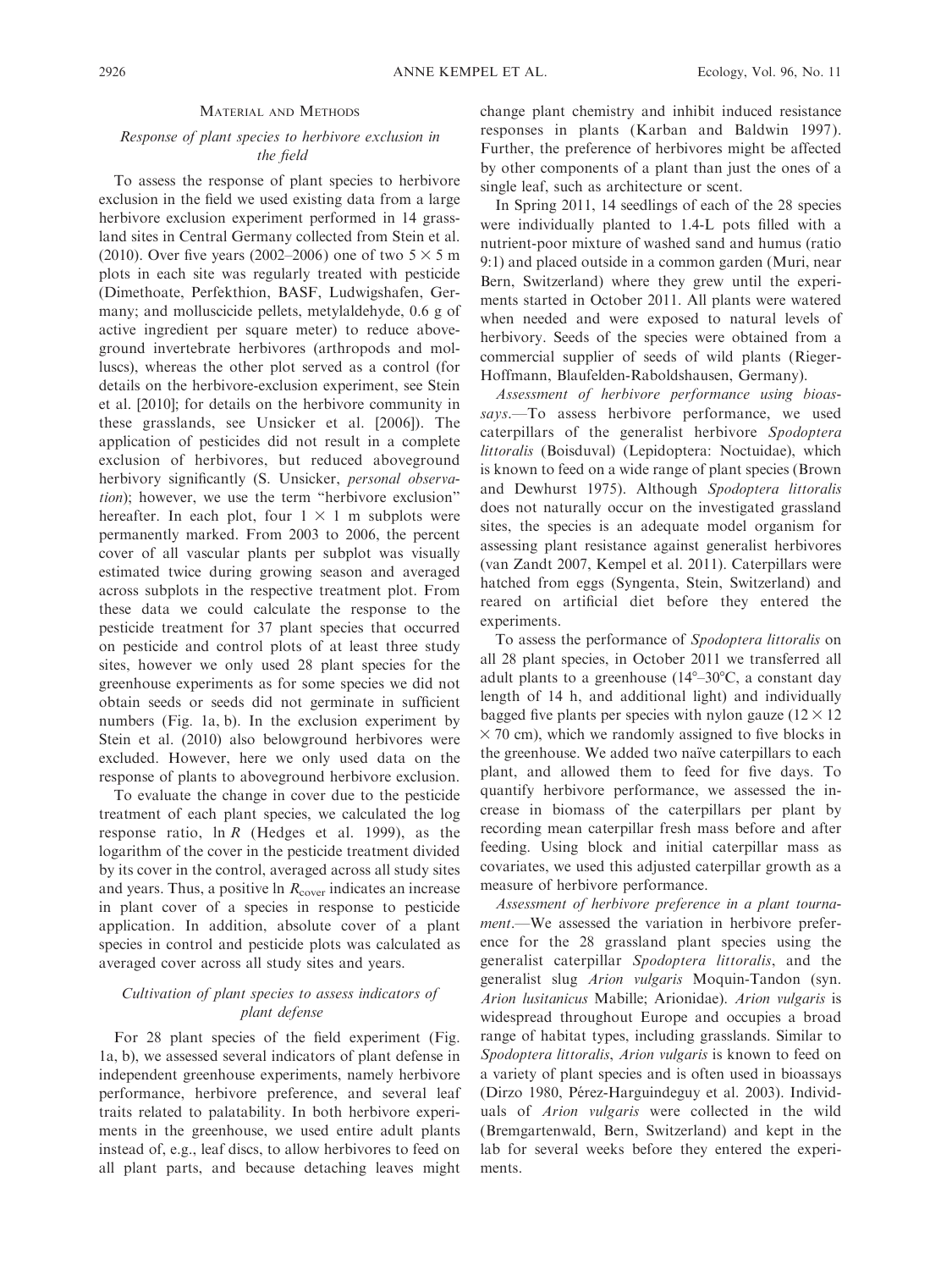For each herbivore species, we performed a series of pairwise choice tests, which we called a ''plant tournament,'' where herbivores could choose between two different plant species. We connected the pots of two plant species with tape and a sand ramp, allowing herbivores to walk easily from one plant to the other (Fig. 1c). Thus, all plant cues (olfactorial, visual, mechanical, and taste) could influence herbivore choice. Pairs of plants were kept at the same greenhouse conditions as described in Assessment of herbivore performance using bioassays. At the beginning of each choice test, we placed seven naïve third- to fourth-instar caterpillars or five naïve adult slugs, respectively, on a petri dish in the middle between the two pots and enclosed both pots together with nylon gauze ( $24 \times 12 \times$ 70 cm). Herbivores were then allowed to choose their preferred plant species (Fig. 1c). After 24 hours, we counted the number of herbivores on each of the two plant species, whereas herbivores that stayed in the middle between the plants, and thus did not make a choice, were not counted. To estimate the degree of preferences, we followed the rules of association football (FIFA 2014), and awarded three points (a win) to the plant species attracting two or more caterpillars or slugs more than the other plant, which received zero points (a loss). When both plants attracted an equal number of caterpillars or slugs or differed only in one individual, one point was awarded to each plant (a draw), thereby minimizing chance results. In addition to the points, we summed up the number of caterpillars or slugs per plant species, which we called goals in analogy to association football, as an alternative measure of preference. Because points and goals weighted the relative preference slightly differently, we present results from both analyses.

A perfect preference ranking of all plant species would require all 28 plant species to play against each other, resulting in a prohibitively large number of 378 tests  $(n(n)$  $-1/2 = 378$ . To reduce the number of tests, we allocated species to groups and conducted two rounds of round-robin tournaments. In the first round, we randomly assigned the 28 species into seven groups of four species each and tested all combinations between pairs of species within groups. After this first round, we ranked the species within each group based on points. In the second round the species were randomly distributed into four new groups of seven species each. Each new group had to contain one species from each group of the first round, and no more than two species of a given rank recorded from the first round to create equally powerful groups (see Appendix A: section A1 and Fig. A1). Then we tested again all combinations between pairs of species within groups and calculated the overall ranking of species by summing the points, respectively the goals, of all tests per species of both rounds. Thereby each species was tested against nine other species (three and six in the first and second round, respectively), resulting in a total of 126 tests. From these data we obtained preference rankings for plant species according to goals and points, for both caterpillars and slugs. We assume that highly preferred plant species are poorly defended and vice versa.

Leaf characteristics.—We measured several leaf traits, including leaf greenness as a proxy for chlorophyll content, leaf thickness and specific leaf area. High chlorophyll content, low leaf thickness, and high specific leaf area are all suggested to increase plant palatability, and thus to reduce plant resistance (Coley and Barone 1996, Poorter et al. 2004, Schuldt et al. 2012). We assessed leaf greenness using a portable chlorophyll meter (SPAD-501; Spectrum Technologies, Aurora, Illinois, USA) and leaf thickness with a caliper on three randomly assigned leaves from each of five plants per species used in the herbivore preference experiment and extracted values for specific leaf area from a trait database (LEDA; Kleyer et al. 2008).

# Statistical analysis

We tested the relationships between caterpillar performance from the bioassays, caterpillar and slug preference from the plant tournaments, leaf characteristics (specific leaf area, chlorophyll content, and leaf thickness), and the change in plant cover due to herbivore exclusion by pesticide in the field experiment, using Pearson's correlation. To test whether herbivores affected abundant species more than less-abundant species (indicating frequency dependence), we also tested whether the change in plant cover due to herbivore exclusion was related to the absolute cover of plant species in control plots using a randomization test that accounts for spurious correlation. To assess whether the grasslands were dominated by highly or less-defended plant species, we tested whether the absolute cover of the plant species on control and pesticide plots in the field was correlated with herbivore performance, preference, and leaf characteristics from the greenhouse experiments. Because more closely related plant species are likely to be phenotypically more similar than others, we included phylogenetic relationships for all our analyses. First, we constructed a phylogenetic tree of all 28 plant species based on a dated phylogeny of the European flora (Durka and Michalski 2012) and tested for phylogenetic signals for each of our measured variables using  $K$  statistics on a random walk model of phenotypic evolution (Blomberg et al. 2003). Second, we calculated phylogenetic independent contrasts (PICs) for all variables. Because variables were more or less phylogenetically constrained, we performed a phylogenetic regression (PGLS) to calculate the strength of the phylogenetic signal in the residual variation (Grafen's rho) and used this parameter to compute a specific tree with adjusted branch length, for each of our variables. We then used these variable-specific trees to calculate the PICs (see Appendix B: section B1).

We also performed correlations without considering phylogeny, which yielded qualitatively similar results as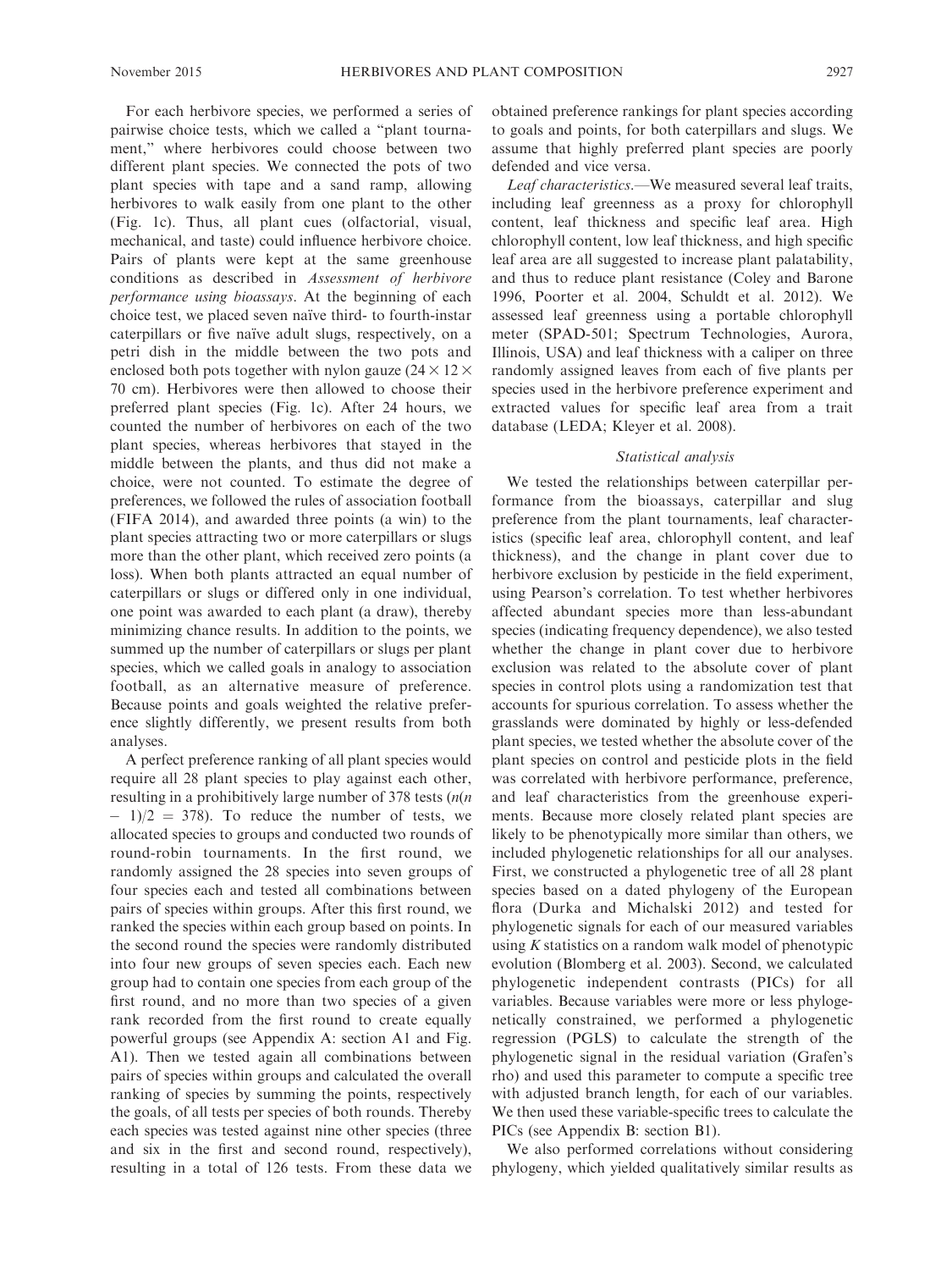|                                                                                                                                                                                                                                                                                              | Performance                                                                                              | Preference                                                                                     |                                                                                 |                                                                         |                                                           | Leaf characteristics                                |                                     |                            | Phylogenetic<br>signal                                                                          |
|----------------------------------------------------------------------------------------------------------------------------------------------------------------------------------------------------------------------------------------------------------------------------------------------|----------------------------------------------------------------------------------------------------------|------------------------------------------------------------------------------------------------|---------------------------------------------------------------------------------|-------------------------------------------------------------------------|-----------------------------------------------------------|-----------------------------------------------------|-------------------------------------|----------------------------|-------------------------------------------------------------------------------------------------|
|                                                                                                                                                                                                                                                                                              |                                                                                                          | Caterpillar                                                                                    |                                                                                 | Slug                                                                    |                                                           |                                                     | Leaf                                | Chlorophyll                |                                                                                                 |
| Response variable                                                                                                                                                                                                                                                                            | Caterpillars Goals                                                                                       |                                                                                                | Points                                                                          | Goals                                                                   | Points                                                    | SLA                                                 | thickness                           | content                    | K                                                                                               |
| Caterpillar performance<br>Caterpillar preference, goals<br>Caterpillar preference, points<br>Slug preference, goals<br>Slug preference, points<br>Specific leaf area, SLA<br>Leaf thickness<br>Chlorophyll content<br>Change in cover<br>Absolute cover control<br>Absolute cover pesticide | $0.42*$<br>$0.45*$<br>$0.42*$<br>$0.39*$<br>$-0.15$<br>$-0.29$<br>0.02<br>$-0.059$<br>$-0.29$<br>$-0.24$ | $0.91***$<br>$0.71***$<br>$0.68***$<br>0.32<br>$-0.33$<br>0.34<br>$0.4*$<br>$-0.12$<br>$-0.48$ | $0.64***$<br>$0.61***$<br>0.25<br>$-0.36$<br>0.33<br>0.27<br>$-0.19$<br>$-0.11$ | $0.96***$<br>$-0.02$<br>0.1<br>$0.42*$<br>$0.46*$<br>$-0.31$<br>$-0.22$ | $-0.01$<br>0.06<br>0.36<br>$0.46*$<br>$-0.39*$<br>$-0.31$ | $-0.18$<br>$-0.03$<br>$-0.02$<br>$-0.17$<br>$-0.18$ | 0.26<br>0.16<br>$-0.10$<br>$-0.060$ | 0.11<br>$-0.04$<br>$-0.02$ | $0.56**$<br>0.36<br>$0.40*$<br>0.27<br>0.26<br>0.17<br>$0.62**$<br>0.24<br>0.23<br>0.16<br>0.17 |

TABLE 1. Correlations between herbivore performance, herbivore preference, and leaf characteristics, and the change in cover in response to pesticide and the absolute cover in control and pesticide plots from the field experiment (Stein et al. 2010).

Notes: Shown are Pearson's correlation coefficients using phylogenetic independent contrasts (with adjusted trees for each variable) and K statistics as a measure of a phylogenetic signal. Significant values are highlighted in boldface type. \*  $P < 0.05$ ; \*\*  $P < 0.01$ ; and \*\*\*  $P < 0.001$ .

the correlations using PICs (see Appendix C: Table C1). We performed all analysis in R using the package ape (R Development Core Team 2010).

#### **RESULTS**

Herbivore performance and preference.—Caterpillars preferred those plant species on which they performed best (Table 1, Fig. 2a). Both herbivores, caterpillars and slugs, preferred the same plant species (Fig. 2b; preference measured by points and by goals were highly correlated for both caterpillars and slugs, Table 1). Accordingly, Trifolium repens was the most preferred whereas *Hypericum perforatum* the least preferred plant species by both herbivores. Moreover, when we excluded Trifolium repens from the analysis to test for robustness, this turned out not to change the positive relationship between caterpillar and slug preference ( $r = 0.56$ ,  $P =$ 0.002 for goals;  $r = 0.44$ ,  $P = 0.02$  for points), indicating that herbivores as different as insects and mollusks perceive plant defense in a similar way.

Herbivore performance and preference in relation to plant cover changes and absolute cover in the field.—Plant species that increased in cover in response to herbivore exclusion in the field were also more preferred, and thus poorer defended, by both caterpillars and slugs in the plant tournaments (Fig. 3a, b, Table 1; when we excluded Vicia cracca from the analysis to test for robustness, both relationships also remained significant  $[r = 0.44, P = 0.022$  for caterpillar preference;  $r = 0.43, P$  $= 0.024$  for slug preference measured as goals]). In contrast, no relationship was found between caterpillar performance and plant cover changes in the field (Fig. 3c, Table 1). This suggests that less defended species, measured as herbivore preference rather than performance, can increase in cover, while better defended species (i.e., less-preferred species) lose their advantage over less defended species when herbivores are absent, indicating a growth–defense trade-off.

The most abundant plant species in the field did not benefit most from herbivore exclusion (no relationship of change in plant cover in response to herbivore exclusion with absolute plant cover in control plots,  $r =$ -0.11 not significant in randomization test accounting for spurious correlation), suggesting that frequencydependent stabilizing effects of herbivores in these grasslands were not very strong. The most abundant plant species in the field tended to be the least preferred by the bioassay herbivores, especially of slugs (Table 1, see Appendix C: Fig. C1). However, after herbivore exclusion, the negative plant-abundance–herbivore-preference relationship diminished (relationship of absolute plant cover with slug preference (measured as points) in control plots,  $r = -0.39$ ,  $P = 0.047$ ; in pesticide plots,  $r =$  $-0.31$ ,  $P = 0.120$ ), although not significantly, suggesting that dominance may possibly have shifted toward lessdefended species.

Leaf traits in relation to herbivore performance, herbivore preference and cover changes in the field.— Generally, the measured leaf characteristics neither were correlated with herbivore performance nor with preference. Only chlorophyll content was positively related with preference. In addition, all leaf characteristics that we measured were not related to the change in cover in response to herbivore exclusion (Table 1). This indicates that herbivore preference, and not herbivore performance or the measured leaf characteristics, is the most relevant indicator of plant defenses affecting community composition.

#### **DISCUSSION**

Indicators of plant defense in relation to plant cover changes in the field.—Our combination of a field exclusion experiment with plant defense experiments in the greenhouse showed that the plant species decreasing in cover in response to herbivore exclusion in the field were the ones less preferred by generalist herbivores, and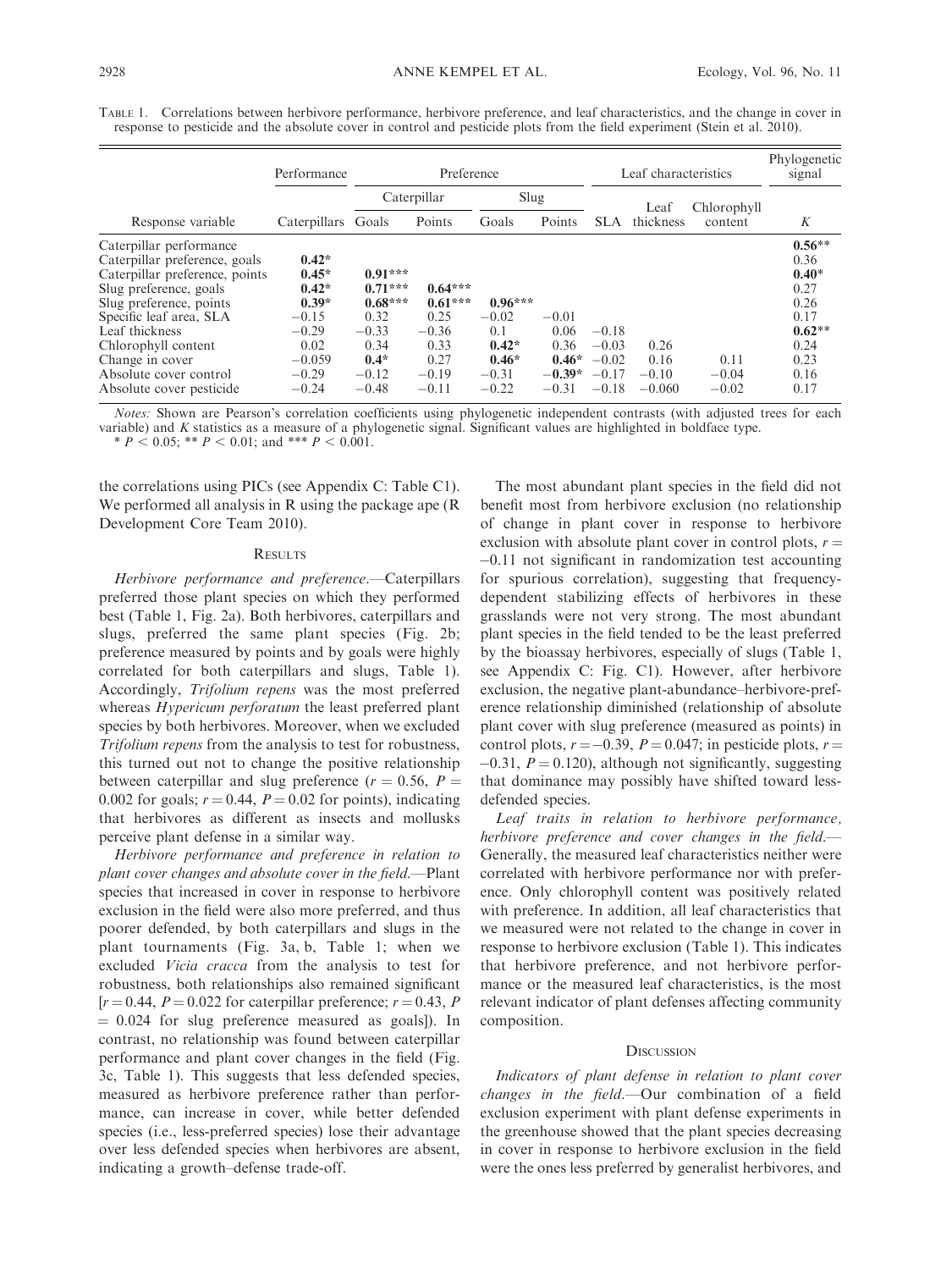

FIG. 2. Relationship between (a) the performance (growth, measured as final caterpillar biomass adjusted for initial biomass in the bioassay experiment) and the preference (plant tournament) of the caterpillar Spodoptera littoralis and (b) the preference of the caterpillars and the slug Arion vulgaris (plant tournaments) for the 28 plant species. Depicted are raw data points and significant relationships indicated by a fitted line for visualization. Only some species are labeled for clarity.

thus better defended. Plant defense against herbivores measured as herbivore preference therefore comes at the expense of weaker growth under competitive conditions, a strong indication for the presence of a growth–defense trade-off in the grassland communities (Fig. 1a). Interestingly, only herbivore preference, but not herbivore performance or any of the measured leaf traits, was related to plant species' change in cover in response to herbivore exclusion in the field. This suggests that plant defenses will only be effective if herbivores are sensitive to plant traits that provide resistance and avoid defended plants. From a plant's point of view, reducing herbivore performance through ''antibiotic'' effects is not necessarily favored by selection unless herbivores avoid these plants and make decisions. Preference, i.e., herbivore behavior, which is influenced by a whole congregation of factors such as nutritional value, plant defensive structures or compounds, risk of predation or parasitism, etc., might therefore be key to the effects of consumers in structuring plant communities. The fact that traits affecting preference are acting in concert

might explain why it is so difficult to identify single plant traits that capture variation in herbivory (Pearse and Hipp 2009, Carmona et al. 2011). The importance of herbivore behavior has been pointed out repeatedly (Adler and Grunbaum 1999, Karban 2011), but has received little recognition, although information on herbivore choice might help us to better understand the costs and benefits of defense (a defense that reduces herbivore performance might not be beneficial to a plant if herbivores feed longer and hence damage a plant more in order to complete development). A simple growth– defense trade-off might therefore not adequately reflect opposing selection pressures occurring in nature. A plant-growth–herbivore-preference trade-off seems to be much more realistic. Our data shows that herbivore preference is related to the vigorous growth of plant species in grasslands. This indirectly demonstrates that by selectively feeding, generalist herbivores can change dominance hierarchy among plant species and shift plant community structure toward less-preferred plant species.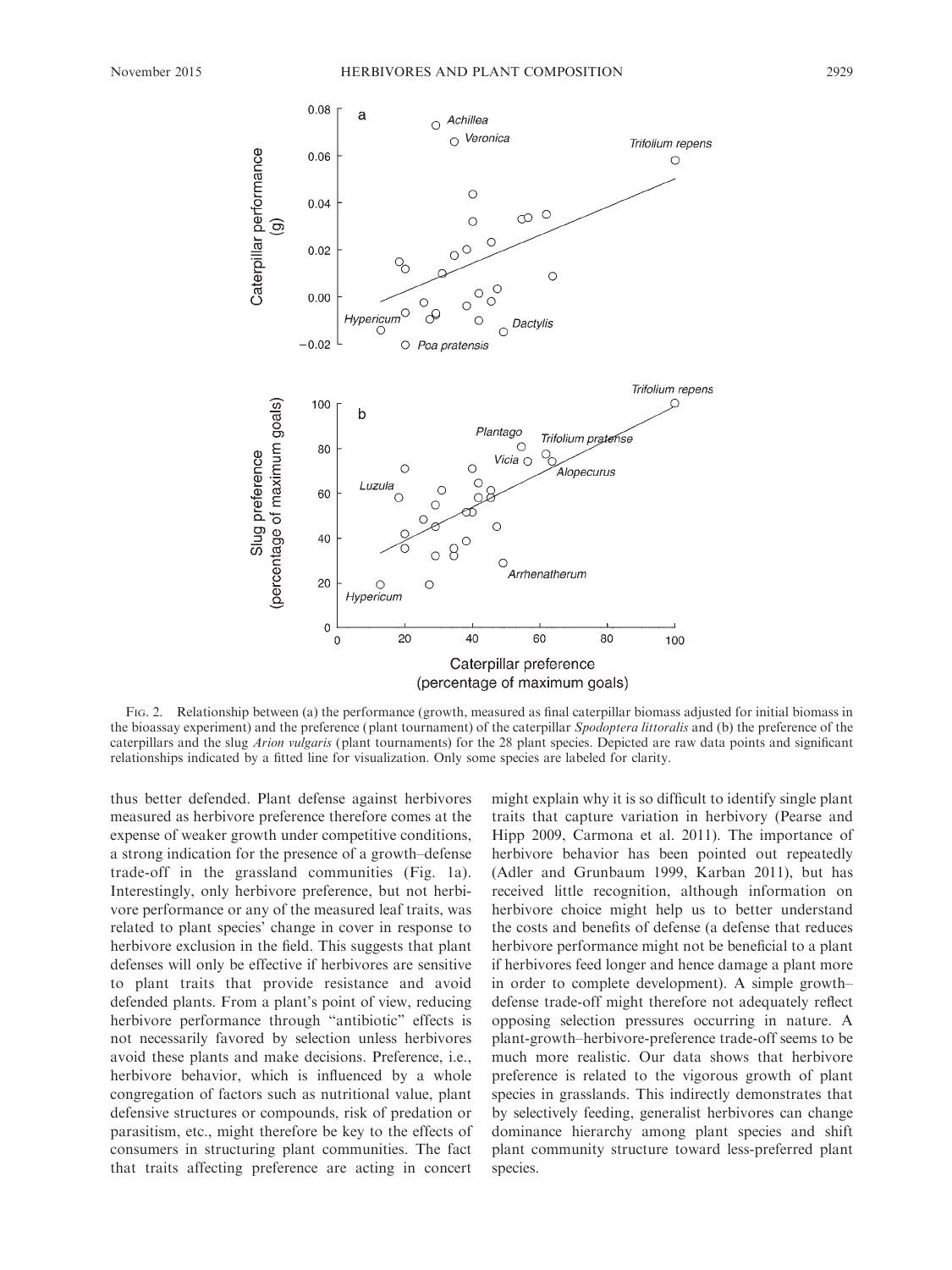

FIG. 3. Relationship between the change in cover in response to herbivore exclusion in the field of the 28 plant species and (a) caterpillar preference, (b) slug preference, and (c) caterpillar performance (growth, measured as final caterpillar biomass adjusted for initial biomass in the bioassay experiment) assessed in independent greenhouse experiments. Depicted are raw data points, and significant relationships indicated by a fitted line for visualization. Only some species are labeled for clarity.

Although many studies have experimentally manipulated abiotic or biotic limiting factors (e.g., through nitrogen addition or herbivore exclusion) to identify filters driving the assembly and composition of plant communities and to search for trade-offs between plant strategies (Viola et al. 2010, Lind et al. 2013), only few have provided insight into the underlying ecological mechanisms (HilleRisLambers et al. 2012). Schädler et al. (2003) related the response of 13 herbaceous plant species to invertebrate herbivore exclusion with plant palatability based on herbivore performance of a generalist slug and the generalist house cricket, but found no relationship between the palatability of plants and their cover change due to herbivore exclusion. This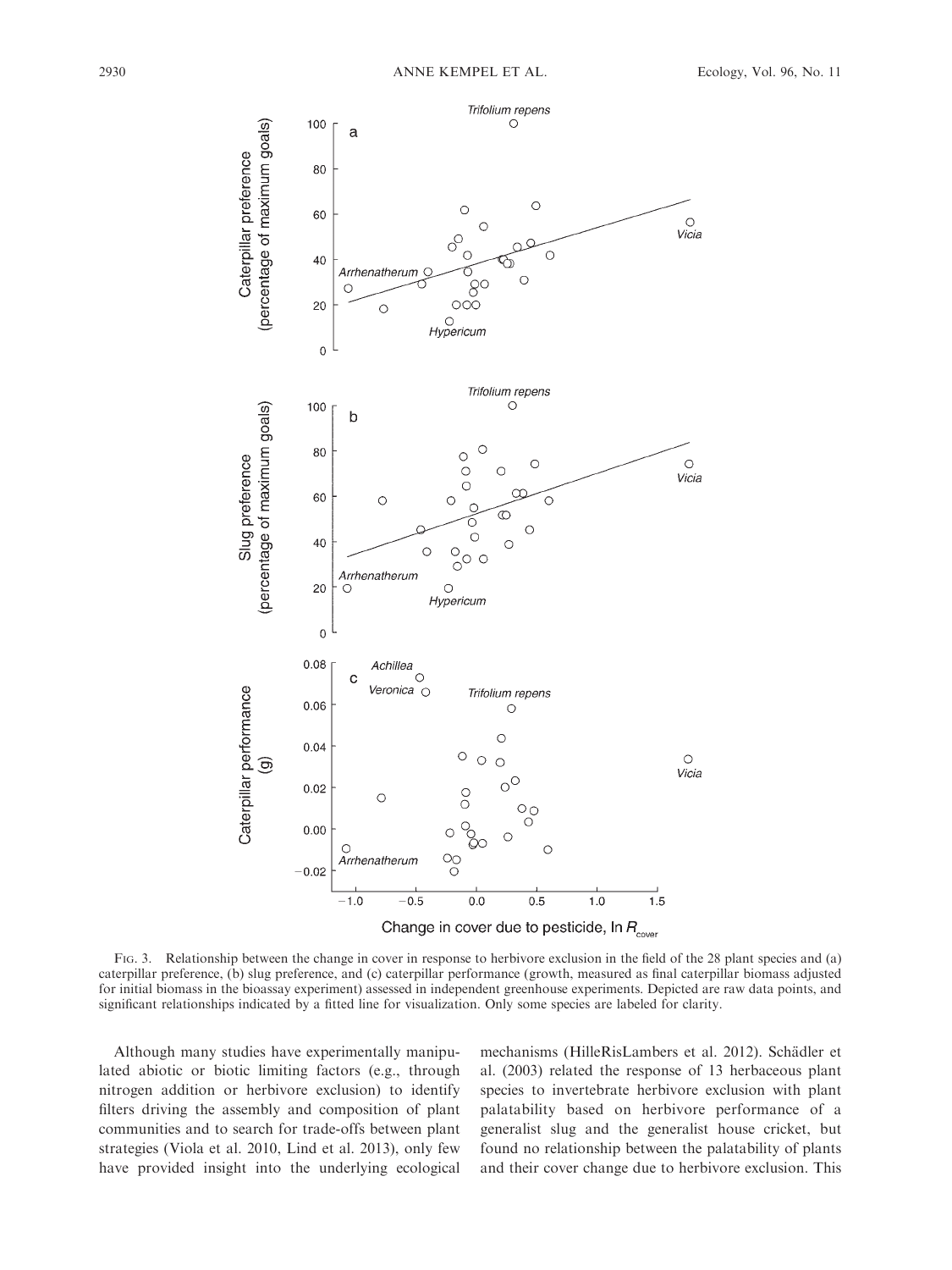is either because a growth–defense trade-off might play a minor role in their study system, a successional field, in comparison to grasslands or, as suggested by our data, because they measured palatability, which is based on herbivore performance, rather than preference. Harpole and Tilman (2006) assessed species-specific indices for competitive ability for nitrogen and could show that nitrogen addition in an old field led to an increase of poor competitors at the expense of strong competitors for nitrogen. With our assessment of species-specific values of plant defense measured as herbivore preference of entire plant communities we could show that invertebrate herbivore exclusion in the field led to an increase of highly preferred (and likely poorly defended) species at the expense of less preferred (and likely strongly defended) species, which adds novel information on the ecological mechanism of how biotic limiting factors affect the composition of plant communities.

Generalist and specialist herbivores can both have stabilizing and equalizing effects on plant communities. Generalist herbivores are suggested to mainly equalize fitness between plant species by selective feeding and inflicting greater damage on vigorously growing but poorly defended plant species, but they can also stabilize plant communities if they feed preferentially on whatever is the most abundant plant species in a community (Murdoch 1969, Chase et al. 2002). Specialist herbivores are suggested to mainly stabilize plant communities via frequency-dependent predation, creating a rare plant species advantage, but they can theoretically also equalize fitness differences between species if they specialize predominantly on fast growing but poorly defended plant species (Chesson 2000, Chase et al. 2002). The frequency-dependent effects (stabilizing mechanisms) are essential for coexistence and have been mainly attributed to specialist herbivores. Therefore, ecologists have assigned specialist insect herbivores a stronger role in promoting plant diversity and coexistence than generalist insect herbivores (Pacala and Crawley 1992, Carson and Root 1999, Allan and Crawley 2011). We did not find a frequency-dependent effect of herbivores in the field experiment, i.e., the most abundant plant species did not benefit most from herbivore exclusion, suggesting that stabilizing effects of herbivores via frequencydependent consumption, were rather low in our grasslands. Instead, herbivores influenced the composition of plant communities: the change in plant cover might have been mainly driven by selective feeding of herbivores and potentially a trade-off between the vigorous growth of plants and herbivore preference. The fact that generalist herbivores, in particular grasshoppers, were dominating on the 14 grassland sites that our study is based on (for detailed information on the amount of generalist and specialist herbivores, see Unsicker et al. [2006]) suggests that generalist rather than specialist herbivores were mainly responsible for the compositional shift of plants in these grasslands. In line with our data, Bagchi et al. (2014) also found no evidence for stabilizing densitydependent effects of insect herbivores on plants in a tropical forest, but effects on plant species composition. This together with our findings therefore emphasize the importance of equalizing effects of invertebrate aboveground herbivores on plant communities, and shed new light on our mechanistic understanding of grassland ecosystems.

So far, the relative importance of generalist and specialist aboveground invertebrate herbivores for the composition of plant communities is not known because of the difficulty to manipulate specifically the density of either of two groups. Therefore it remains speculative whether the equalizing effect of herbivores in our study was caused by generalists preferring poorly defended plant species or by specialists that have predominantly specialized on fast growing but poorly defended plant species. Whether the impact of specialist herbivores differs between more or less abundant plant species or whether variation in plant defense against generalist herbivores is related with different loads of specialist herbivores (Novotny and Basset 2005), remains unclear. Similarly, we lack knowledge on feeding preferences of belowground herbivores (but see Schallhart et al. 2012), although they did affect plant community diversity and composition in our field experiments (e.g., Stein et al. 2010). Lower mobility belowground might generally impede selective feeding, leading to more frequency-dependent herbivory. Thus, identifying the different roles of generalist and specialist as well as of above- and belowground herbivores for the assembly and composition of plant communities and the maintenance of plant diversity therefore is a major challenge for future research.

Whether plant communities are dominated by good competitors that are vulnerable to herbivores or by poor competitors that are highly defended depends on the overall herbivore pressure at a given site (Holt and Lawton 1994). In our study, the most abundant plant species tended to be least preferred by the bioassay herbivores, suggesting that herbivore pressure in the grassland sites is rather high (see Appendix C: Fig. C1). This was mainly driven by the most abundant species Festuca rubra, which is among the least preferred plant species, especially by slugs. However, after five years of herbivore exclusion, the negative relationship between plant abundance and herbivore preference diminished (see Appendix C: Fig. C1), suggesting that dominance might shift away from highly defended species; however, although in the expected direction, this change in slope was far from being significant (no significant abundance  $\times$  pesticide treatment interaction). Therefore, while aboveground herbivores are likely to select for defended plant species and to co-control the abundance of plant species in a community, it might take longer than five years of herbivore exclusion to be reversed (Allan and Crawley 2011).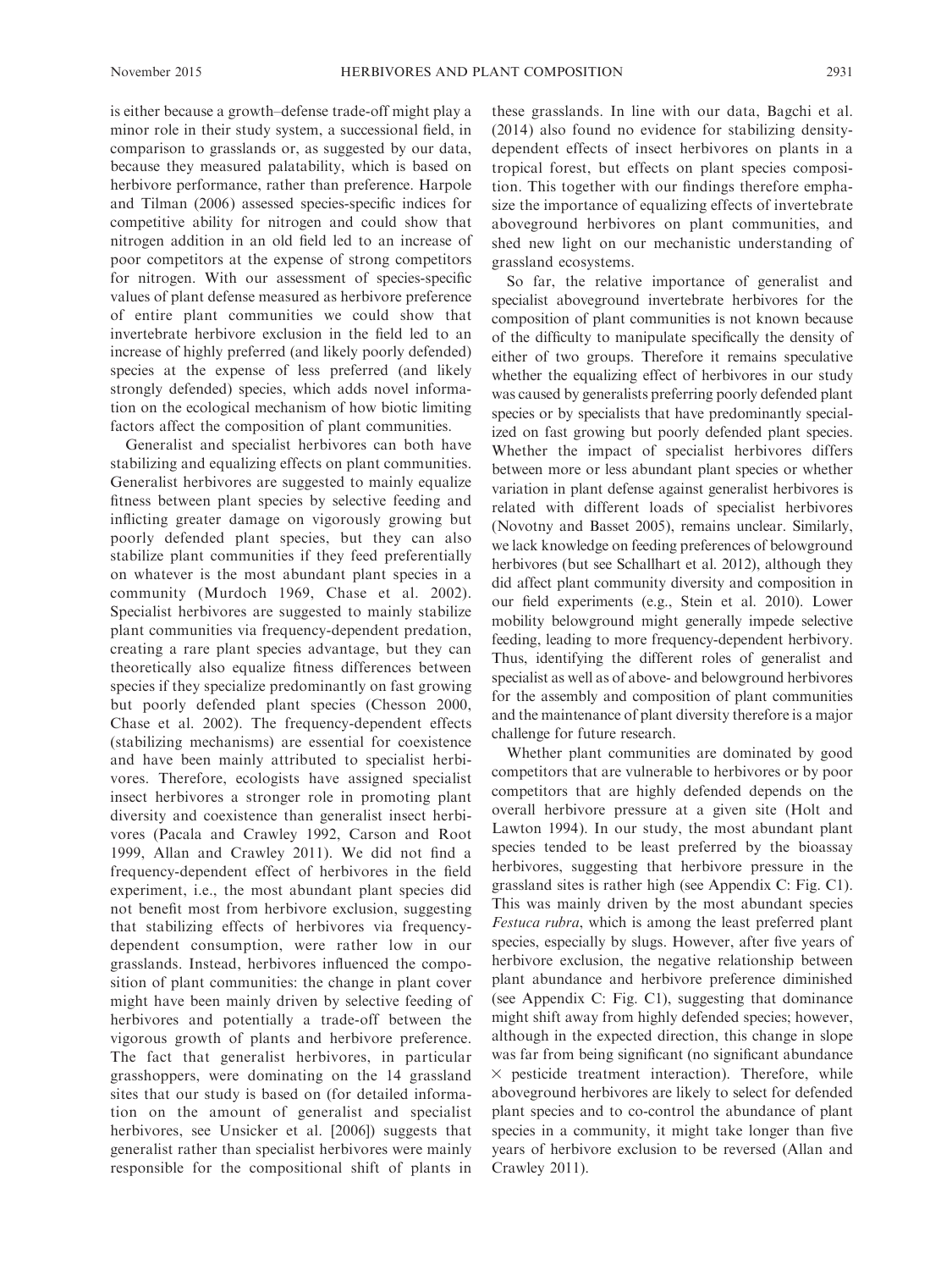Herbivore performance and preference.—In insects, the preference and the performance of herbivores are hypothesized to be tightly linked (Gripenberg et al. 2010). Although this pattern, also known as the "mother-knows-best-principle" (Jaenike 1978), mainly refers to oviposition preferences of female insects and the performance of their offspring, our results show that, also within the life of an individual herbivore, generalist caterpillars, when given a choice, prefer those plant species on which they perform best. While the positive preference–performance relationship may be of little surprise, the considerable amount of scatter is remarkable. Achillea millefolium, for example, the plant species on which caterpillars gained most mass, was hardly preferred (rank 8 out of 28) by the herbivores. Similarly, feeding on the second-most preferred species, Alopecurus pratensis, caterpillars gained only little mass. Thus, although food preference seems to be linked to herbivore performance, other factors, such as either chemical feeding deterrents that do not directly affect herbivore performance (Dicke 2009), or the suitability of plants as a protective structure from natural enemies (Björkman et al. 1997) or competitors (Wise and Weinberg 2002), might affect a herbivore's preference and hence fine tune performance–preference relationships.

Although herbivores are diverse and cover a variety of feeding strategies, generalist herbivores are suggested to respond similarly to components of plant leaf quality, such as chemical defense, physical defense, and nutritive quality (Herms and Mattson 1992, Pérez-Harguindeguy et al. 2003). Accordingly, in our experiment the preference of the two herbivore species to the 28 plant species was highly correlated. Both showed higher preferences for legumes, supporting the view of a strong influence of a plant's nutritive value on herbivore preference (Dirzo 1980, Pérez-Harguindeguy et al. 2003, Loranger et al. 2012). Similarly, both herbivores disliked Hypericum perforatum, whose chemical arsenal is known to be toxic to phytophagous insects (Maron et al. 2004). Thus, generalist herbivores as different as mollusks and lepidopteran larvae seem to perceive the interplay of several factors such as defensive compounds and nutritive value of plants in a similar way.

### Conclusions

We show that variation in plant defense against herbivory that do affect herbivore preference may drive the composition of plant communities. Generalist herbivores reduce the performance of less-defended plant species, thereby indirectly boosting the more highly defended plant species. That more preferred plant species were those that increased in cover after herbivores were excluded is a strong indication for a trade-off between plant growth and herbivore preference. Such a growth–preference trade-off might much better reflect opposing selection pressures in nature than

the usually described growth-defense trade-off, as it better takes into account the costs and benefit of defenses for plants. Our results indicate that generalist herbivores seem to equalize fitness between plant species by selectively feeding on more preferred (ergo less defended), but more competitive (vigorously growing), species. Interestingly, different generalist herbivores perceive plant resistance similarly—an essential prerequisite if the differential abilities of species to defend themselves, at least against generalist herbivores, are expected to translate into changes in natural communities. Therefore, our approach of assessing a ''speciesspecific value of plant defense'' against generalist herbivores measured as herbivore preference for an entire plant community provides novel information on ecological mechanisms that is required to understand how biotic limiting factors affect the assembly of plant communities.

#### ACKNOWLEDGMENTS

We thank Eva Knop for providing slugs, Oana Burlacu for sewing the nylon gauze cages, Oana Burlacu and Judith Minker for help in the greenhouse, Volker Audorff, Nina Buchmann, Ansgar Kahmen, and Markus Wagner for help in the field experiment, Rudolph Rohr for help with the phylogenetic analysis, and two reviewers and Elisabeth Borer for helpful comments on the paper.

#### LITERATURE CITED

- Adler, F. J., and D. Grunbaum. 1999. Evolution of forager responses to inducible defenses. Pages 259–286 in R. Tollrian and C. D. Harvell, editors. The ecology and evolution of inducible defenses. Princeton University Press, Princeton, New Jersey, USA.
- Ali, J. G., and A. A. Agrawal. 2012. Specialist versus generalist insect herbivores and plant defense. Trends in Plant Science 17:293–302.
- Allan, E., and M. J. Crawley. 2011. Contrasting effects of insect and molluscan herbivores on plant diversity in a long-term field experiment. Ecology Letters 14:1246–1253.
- Allan, E., J. van Ruijven, and M. J. Crawley. 2010. Foliar fungal pathogens and grassland biodiversity. Ecology 91: 2572–2582.
- Bagchi. R., R. E. Gallery, S. Gripenberg, S. J. Gurr, L. Narayan, C. E. Addis, R. P. Freckleton, and O. T. Lewis. 2014. Pathogens and insect herbivores drive rainforest plant diversity and composition. Nature 506:85–88.
- Björkman, C., S. Larsson, and R. Bommarco. 1997. Oviposition preferences in pine sawflies: a trade-off between larval growth and defence against natural enemies. Oikos 79:45–52.
- Blomberg, S. P., T. Garland, and A. R. Ives. 2003. Testing for phylogenetic signal in comparative data: behavioral traits are more labile. Evolution 57:717–745.
- Bråthen, K. A., and J. Oksanen. 2001. Reindeer reduce biomass of preferred plant species. Journal of Vegetation Science 12: 473–480.
- Brown, E. S., and C. F. Dewhurst. 1975. The genus Spodoptera (Lepidoptera, Noctuidae) in Africa and the Near East. Bulletin of Entomological Research 65:221–262.
- Brown, V. K., and A. C. Gange. 1992. Secondary plant succession: how is it modified by insect herbivory? Vegetation  $101.3 - 13$
- Burt-Smith, G. S., J. P. Grime, and D. Tilman. 2003. Seedling resistance to herbivory as a predictor of relative abundance in a synthesised prairie community. Oikos 101:345–353.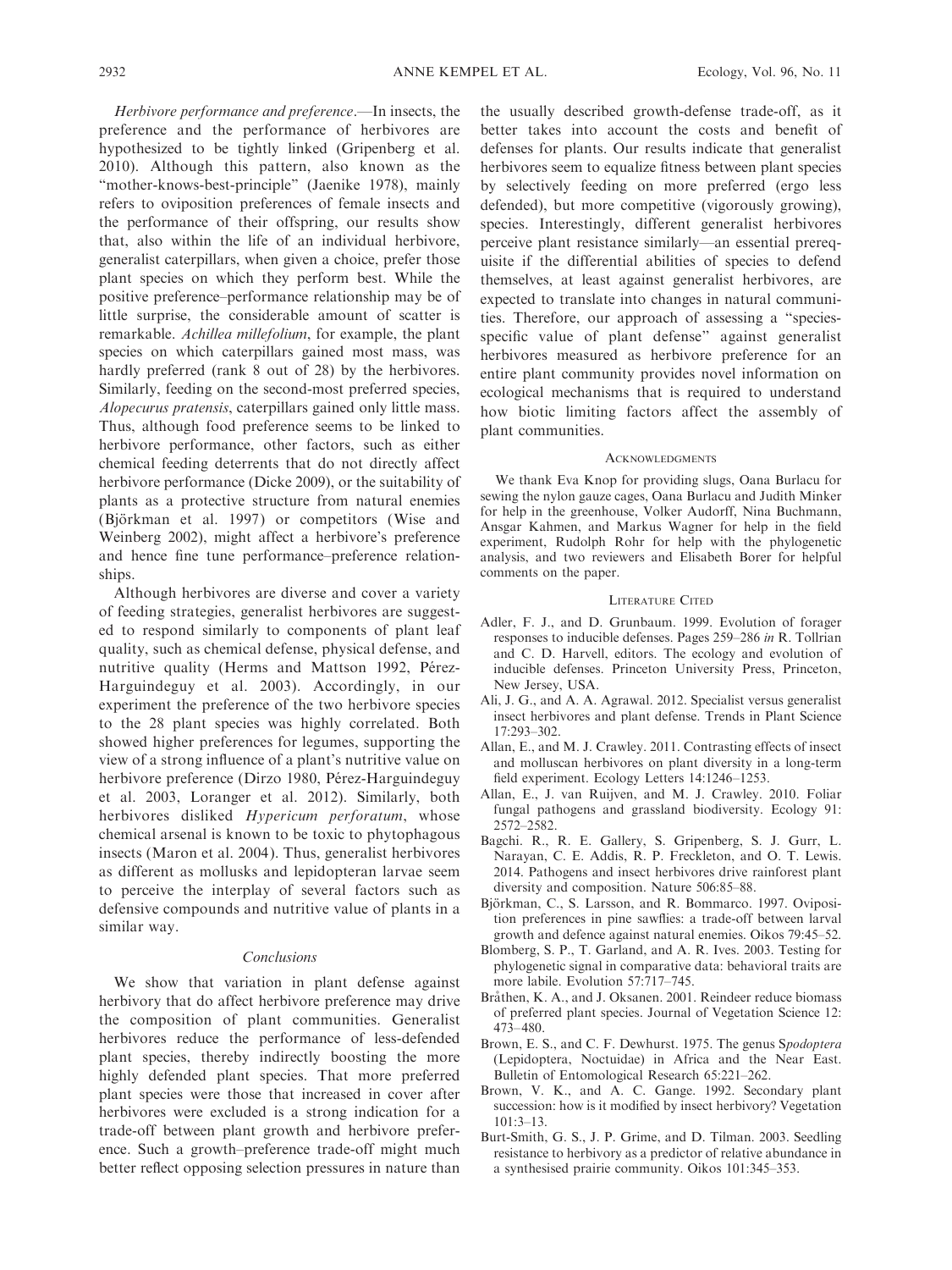- Carmona, D., M. J. Lajeunesse, and M. T. J. Johnson. 2011. Plant traits that predict resistance to herbivores. Functional Ecology 25:358–367.
- Carson, W. P., and R. B. Root. 1999. Top-down effects of insect herbivores during early succession: influence on biomass and plant dominance. Oecologia 121:260–272.
- Chase, J. M., M. D. Abrams, J. P. Grover, S. Diehl, P. Chesson, R. D. Holt, S. A. Richards, R. M. Nisbet, and T. J. Case. 2002. The interaction between predation and competition: a review and synthesis. Ecology Letter 5:302–315.
- Chesson, P. 2000. Mechanisms of maintenance of species diversity. Annual Review of Ecology and Systematics 31: 343–366.
- Coley, P. D., and J. A. Barone. 1996. Herbivory and plant defenses in tropical forests. Annual Review of Ecology and Systematics 27:305–335.
- Coley, P. D., J. P. Bryant, and F. S. Chapin. 1985. Resource availability and plant antiherbivore defense. Science 230:895– 899.
- Diaz, A. 2000. Can plant palatability trials be used to predict the effect of rabbit grazing on the flora of ex-arable land? Agriculture, Ecosystems & Environment 78:249–259.
- Dicke, M. 2009. Behavioural and community ecology of plants that cry for help. Plant, Cell & Environment 32:654–665.
- Dirzo, R. 1980. Experimental studies on slug-plant interactions: I. The acceptability of thirty plant species to the slug Agriolimax caruaneae. Journal of Ecology 68:981–998.
- Durka, W., and S. G. Michalski. 2012. Daphne: a dated phylogeny of a large European flora for phylogenetically informed ecological analyses: Ecological Archives E093-214. Ecology 93:2297.
- FIFA. 2014. Regulations: 2014 FIFA World Cup Brazil. http:// www.fifa.com/mm/document/tournament/competition/01/ 47/38/17/regulationsfwcbrazil2014\_update\_e\_neutral.pdf
- Gripenberg, S., P. J. Mayhew, M. Parnell, and T. Roslin. 2010. A meta-analysis of preference–performance relationships in phytophagous insects. Ecology Letters 13:383–393.
- Harpole, S. W., and D. Tilman. 2006. Non-neutral patterns of species abundance in grassland communities. Ecology Letters 9:15–23.
- Hedges, L. V., J. Gurevitch, and P. S. Curtis. 1999. The metaanalysis of response ratios in experimental ecology. Ecology 80:1150–1156.
- Herms, D. A., and W. J. Mattson. 1992. The dilemma of plants—to grow or to defend. Quarterly Review of Biology 67:283–335.
- HilleRisLambers, J., P. B. Adler, W. S. Harpole, J. M. Levine, and M. M. Mayfield. 2012. Rethinking community assembly through the lens of coexistence theory. Annual Review of Ecology, Evolution, and Systematics 43:227–248.
- Holt, R. D., and J. H. Lawton. 1994. The ecological consequences of shared natural enemies. Annual Review of Ecology and Systematics 25:495–520.
- Jaenike, J. 1978. On optimal oviposition behavior in phytophagous insects. Theoretical Population Biology 14:350–356.
- Karban, R. 2011. The ecology and evolution of induced resistance against herbivores. Functional Ecology 25:339– 347.
- Karban, R., and I. T. Baldwin. 1997. Induced responses to herbivory. University of Chicago Press, Chicago, Illinois, USA.
- Kempel, A., M. Schädler, T. Chrobock, M. Fischer, and M. van Kleunen. 2011. Tradeoffs associated with constitutive and induced plant resistance against herbivory. Proceedings of the National Academy of Sciences USA 108:5685–5689.
- Kleyer, M., R. M. Bekker, I. C. Knevel, J. P. Bakker, K. Thompson, M. Sonnenschein, P. Poschlod, J. M. van Groenendael, L. Klimeš, and J. Klimešová. 2008. The LEDA Traitbase: a database of life-history traits of the Northwest European flora. Journal of Ecology 96:1266–1274.
- Lind, E. M., et al. 2013. Life-history constraints in grassland plant species: a growth-defence trade-off is the norm. Ecology Letters 16:513–521.
- Loranger, J., S. T. Meyer, B. Shipley, J. Kattge, H. Loranger, C. Roscher, and W. W. Weisser. 2012. Predicting invertebrate herbivory from plant traits: evidence from 51 grassland species in experimental monocultures. Ecology 93:2674– 2682.
- Maron, J. L., M. Vilà, and J. Arnason. 2004. Loss of enemy resistance among introduced populations of St. John's Wort (Hypericum perforatum). Ecology 85:3243–3253.
- Murdoch, W. W. 1969. Switching in general predators. Experiments on predator specificity and stability of prey populations. Ecological Monographs 39:335–354.
- Novotny, V., and Y. Basset. 2005. Review—host specificity of insect herbivores in tropical forests. Proceedings of the Royal Society B 272:1083–1090.
- Pacala, S., and M. J. Crawley. 1992. Herbivores and plant diversity. American Naturalist 140:243–260.
- Pearse, I. S., and A. L. Hipp. 2009. Phylogenetic and trait similarity to a native species predict herbivory on non-native oaks. Proceedings of the National Academy of Sciences USA 106:18097–18102.
- Pérez-Harguindeguy, N., S. Díaz, F. Vendramini, J. H. C. Cornelissen, D. E. Gurvich, and M. Cabido. 2003. Leaf traits and herbivore selection in the field and in cafeteria experiments. Austral Ecology 28:642–650.
- Poorter, L., M. Plassche, S. Willems, and R. G. Boot. 2004. Leaf traits and herbivory rates of tropical tree species differing in successional status. Plant Biology 6:746–754.
- R Development Core Team. 2010. R: a language and environment for statistical computing. R Foundation for Statistical Computing, Vienna, Austria. www.R-project.org
- Schädler, M., G. Jung, H. Auge, and R. Brandl. 2003. Palatability, decomposition and insect herbivory: patterns in a successional old-field plant community. Oikos 103:121– 132.
- Schallhart, N., M. J. Tusch, C. Wallinger, K. Staudacher, and M. Traugott. 2012. Effects of plant identity and diversity on the dietary choice of a soil-living insect herbivore. Ecology 93:2650–2657.
- Schuldt, A., H. Bruelheide, W. Durka, D. Eichenberg, M. Fischer, W. Kröber, W. Härdtle, K. Ma, S. G. Michalski, and W. Palm. 2012. Plant traits affecting herbivory on tree recruits in highly diverse subtropical forests. Ecology Letters 15:732–739.
- Soberon, J. 2007. Grinnellian and Eltonian niches and geographic distributions of species. Ecology Letters 10: 1115–1123.
- Stein, C., S. B. Unsicker, A. Kahmen, M. Wagner, V. Audorff, H. Auge, D. Prati, and W. W. Weisser. 2010. Impact of invertebrate herbivory in grasslands depends on plant species diversity. Ecology 91:1639–1650.
- Strong, D. R., J. H. Lawton, and R. Southwood. 1984. Insects on plants. Community patterns and mechanisms. Blackwell Scientific, Oxford, UK.
- Thuiller, W., S. Lavorel, G. Midgley, S. Lavergne, and T. Rebelo. 2004. Relating plant traits and species distributions along bioclimatic gradients for 88 Leucadendron taxa. Ecology 85:1688–1699.
- Unsicker, S. B., N. Baer, A. Kahmen, M. Wagner, N. Buchmann, and W. W. Weisser. 2006. Invertebrate herbivory along a gradient of plant species diversity in extensively managed grasslands. Oecologia 150:233–246.
- van Zandt, P. A. 2007. Plant defense, growth, and habitat: a comparative assessment of constitutive and induced resistance. Ecology 88:1984–1993.
- Viola, D. V., E. A. Mordecai, A. G. Jaramillo, S. A. Sistla, L. K. Albertson, J. S. Gosnell, B. J. Cardinale, and J. M. Levine. 2010. Competition-defense tradeoffs and the main-